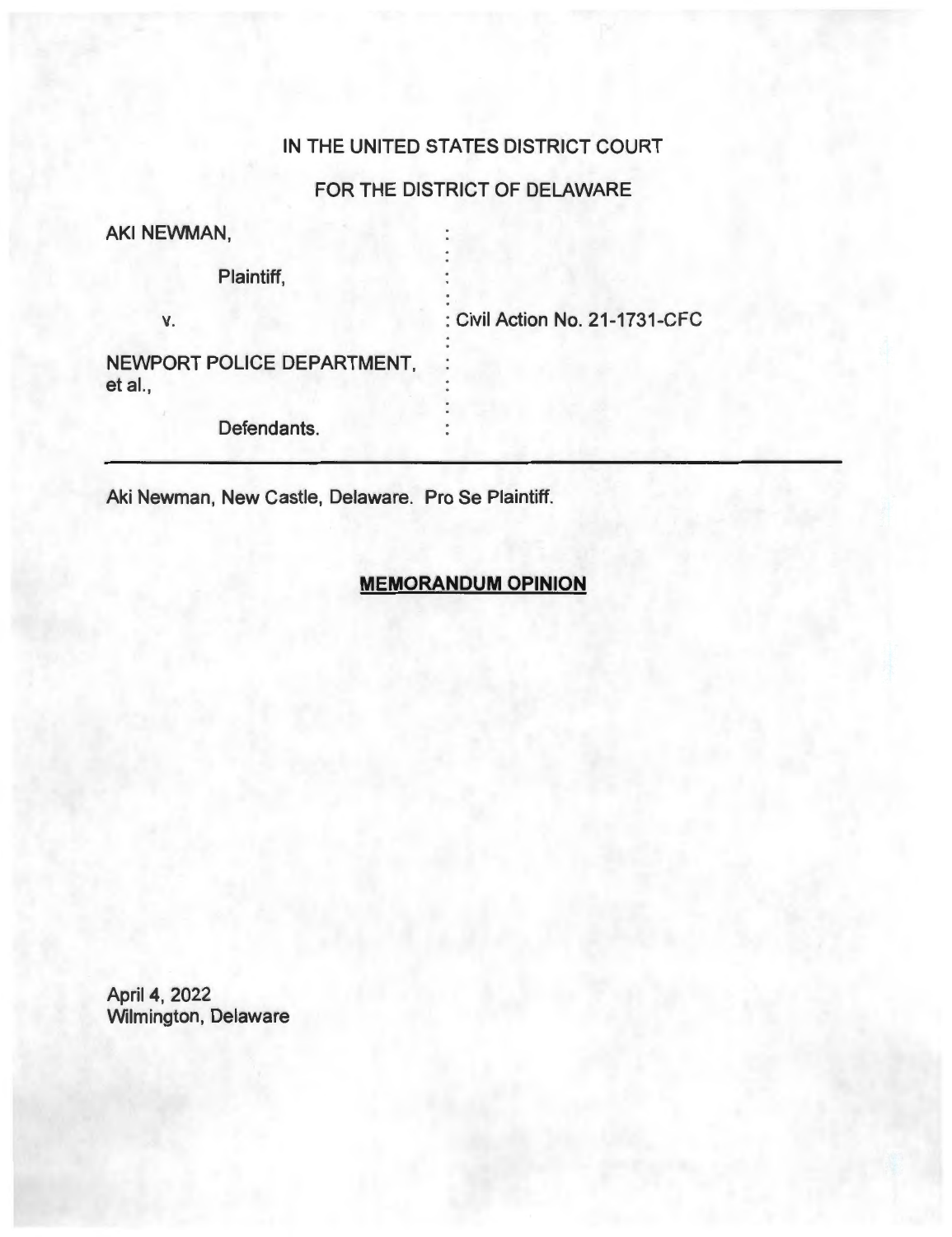(the P. **CONNOLLY, Chief Judge:** 

Plaintiff Aki Newman appears pro se and has been granted leave to proceed in forma pauperis. (0.1. 4) He commenced this action pursuant to 18 U.S.C. § 242. (See 0 .1. 2-1 civil cover sheet). The Court proceeds to screen the Complaint pursuant to 28 U.S.C. § 1915(e)(2)(B).

#### **BACKGROUND**

The following facts are taken from the Complaint and assumed to be true for screening purposes. See Umland v. PLANCO Fin. Servs., Inc. , 542 F.3d 59, 64 (3d Cir. 2008). Plaintiff sues the Newport Police Department and Cities Insurance Association of Washington.

Plaintiff alleges that on December 5, 2021, police from the Newport Police Department who had tried to kill Plaintiff "vowed to finish the job." (D.I. 2 at 4) Plaintiff explains that he had an encounter with an officer who apparently believed Plaintiff was involved in a drug transaction, Plaintiff was riding his dirt bike, a black Chevy truck came for him and scared Plaintiff, he "pulled off' and the police chased him. (Id. at 5) Plaintiff awakened in the ICU. (Id.) Plaintiff alleges his teeth were knocked out, he suffers from headaches, has brain damage, PTSD, and fears death. He alleges that the same officer later approached him again. Plaintiff seeks 10.5 million dollars in damages.

### I. **LEGAL STANDARDS**

A federal court may properly dismiss an action sua sponte under the screening provisions of 28 U.S.C. § 1915(e)(2)(B) if "the action is frivolous or malicious, fails to state a claim upon which relief may be granted, or seeks monetary relief from a defendant who is immune from such relief." Ball v. Famiglio, 726 F.3d 448, 452 (3d Cir.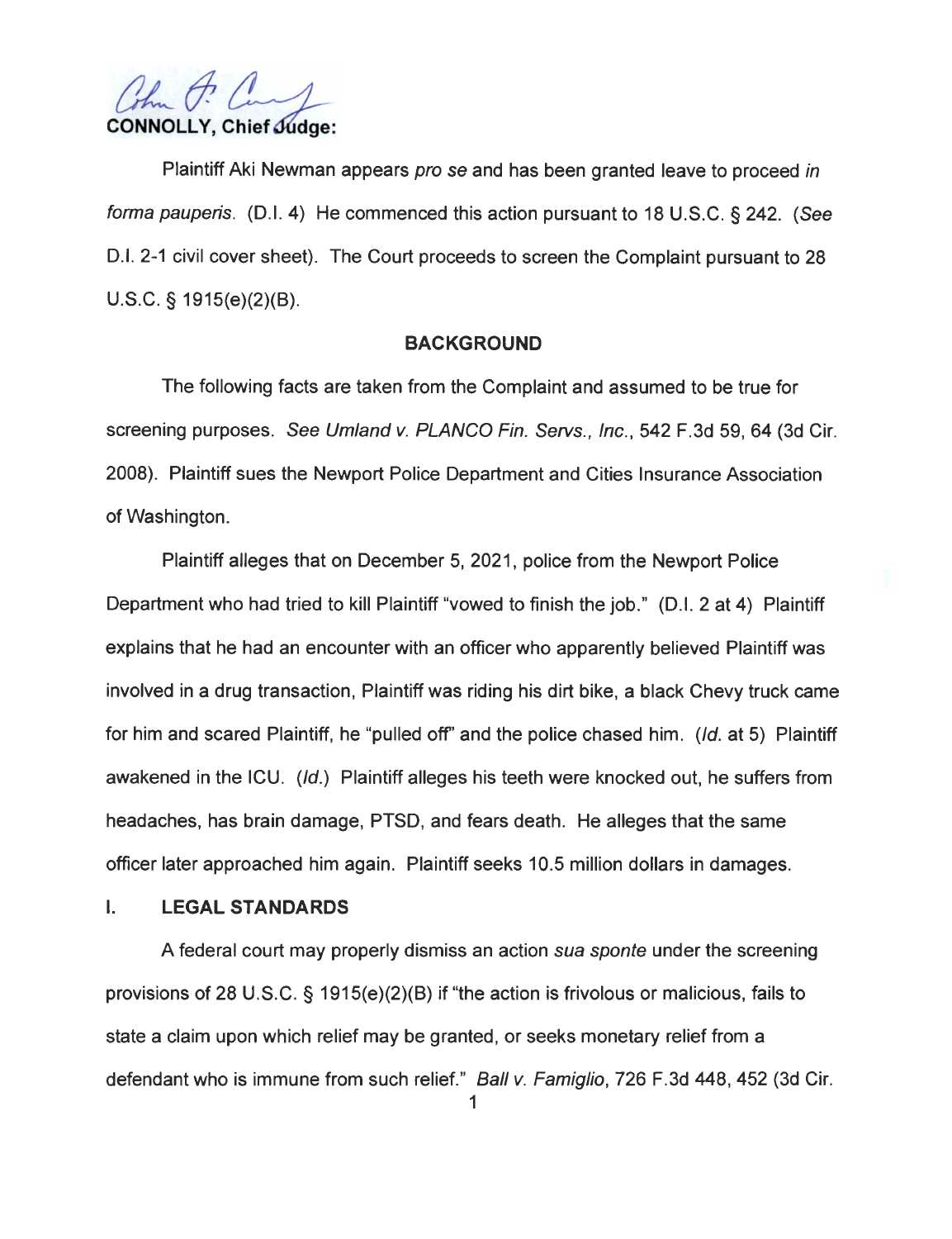2013). The Court must accept all factual allegations in a complaint as true and take them in the light most favorable to a *pro se* plaintiff. *Phillips v. County of Allegheny*, 515 F.3d 224, 229 (3d Cir. 2008); Erickson v. Pardus, 551 U.S. 89, 93 (2007). Because Plaintiff proceeds pro se, his pleading is liberally construed and his Complaint, "however inartfully pleaded, must be held to less stringent standards than formal pleadings drafted by lawyers." Erickson v. Pardus, 551 U.S. at 94 (citations omitted).

A complaint is not automatically frivolous because it fails to state a claim. See Dooley v. Wetzel, 957 F.3d. 366, 374 (3d Cir. 2020) (quoting Neitzke v. Williams, 490 U.S. 319,331 (1989)); see also Grayson v. Mayview State Hosp., 293 F.3d 103, 112 (3d Cir. 2002). "Rather, a claim is frivolous only where it depends 'on an "indisputably meritless legal theory" or a "clearly baseless" or "fantastic or delusional" factual scenario."' Dooley v. Wetzel, 957 F.3d at 374 (quoting Mitchell v. Hom, 318 F.3d 523, 530 (2003) and Neitzke, 490 U.S. at 327-28).

The legal standard for dismissing a complaint for failure to state a claim pursuant to§ 1915(e)(2)(B) is identical to the legal standard used when ruling on Rule 12(b)(6) motions. Tourscher v. McCullough, 184 F.3d 236, 240 (3d Cir. 1999). However, before dismissing a complaint or claims for failure to state a claim upon which relief can be granted pursuant to the screening provisions of 28 U.S.C. § 1915(e)(2)(B), the Court must grant Plaintiff leave to amend the complaint unless amendment would be inequitable or futile. See Grayson v. Mayview State Hosp., 293 F.3d at 114.

A complaint may be dismissed only if, accepting the well-pleaded allegations in the complaint as true and viewing them in the light most favorable to the plaintiff, a court concludes that those allegations "could not raise a claim of entitlement to relief." Bell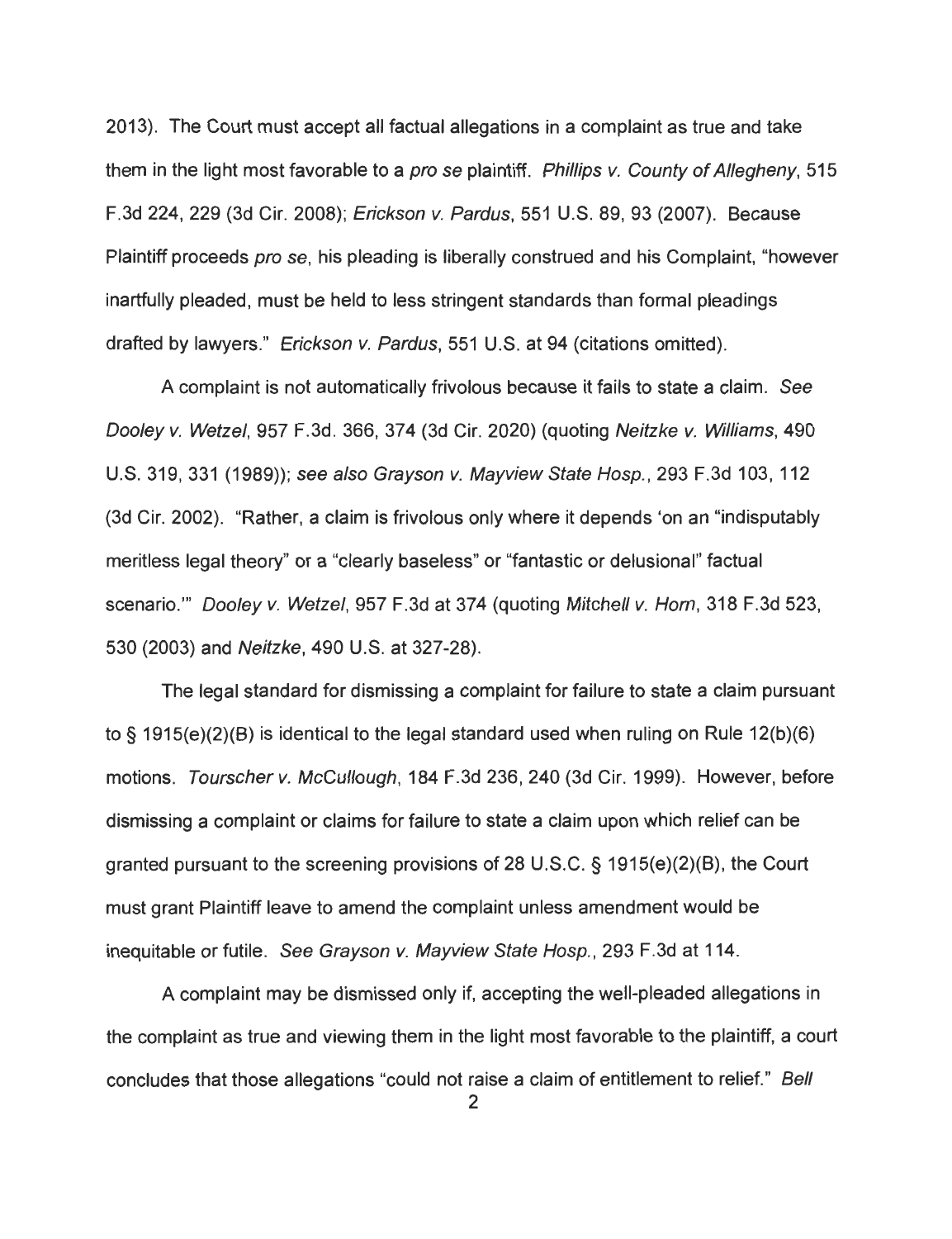Atl. Corp. v. Twombly, 550 U.S. 544, 558 (2007). Though "detailed factual allegations" are not required, a complaint must do more than simply provide "labels and conclusions" or "a formulaic recitation of the elements of a cause of action." Davis v. Abington Mem'I Hosp. , 765 F.3d 236, 241 (3d Cir. 2014) (internal quotation marks omitted). In addition, a complaint must contain sufficient factual matter, accepted as true, to state a claim to relief that is plausible on its face. See Williams v. BASF Catalysts LLC, 765 F.3d 306, 315 (3d Cir. 2014) (citing Ashcroft v. Iqbal, 556 U.S. 662, 678 (2009) and Twombly, 550 U.S. at 570). Finally, a plaintiff must plead facts sufficient to show that a claim has substantive plausibility. See Johnson v. City of Shelby, 574 U.S. 10 (2014). A complaint may not be dismissed for imperfect statements of the legal theory supporting the claim asserted. See id. at 10.

A court reviewing the sufficiency of a complaint must take three steps: (1) take note of the elements the plaintiff must plead to state a claim; (2) identify allegations that, because they are no more than conclusions, are not entitled to the assumption of truth ; and (3) assume the veracity of any well-pleaded factual allegations and then determine whether those allegations plausibly give rise to an entitlement to relief. Connelly v. Lane Const. Corp. , 809 F.3d 780, 787 (3d Cir. 2016) (internal citations and quotations omitted). Elements are sufficiently alleged when the facts in the complaint "show" that the plaintiff is entitled to relief. Iqbal, 556 U.S. at 679 (quoting Fed. R. Civ. P. 8(a)(2)). Deciding whether a claim is plausible will be a "context-specific task that requires the reviewing court to draw on its judicial experience and common sense." Id.

3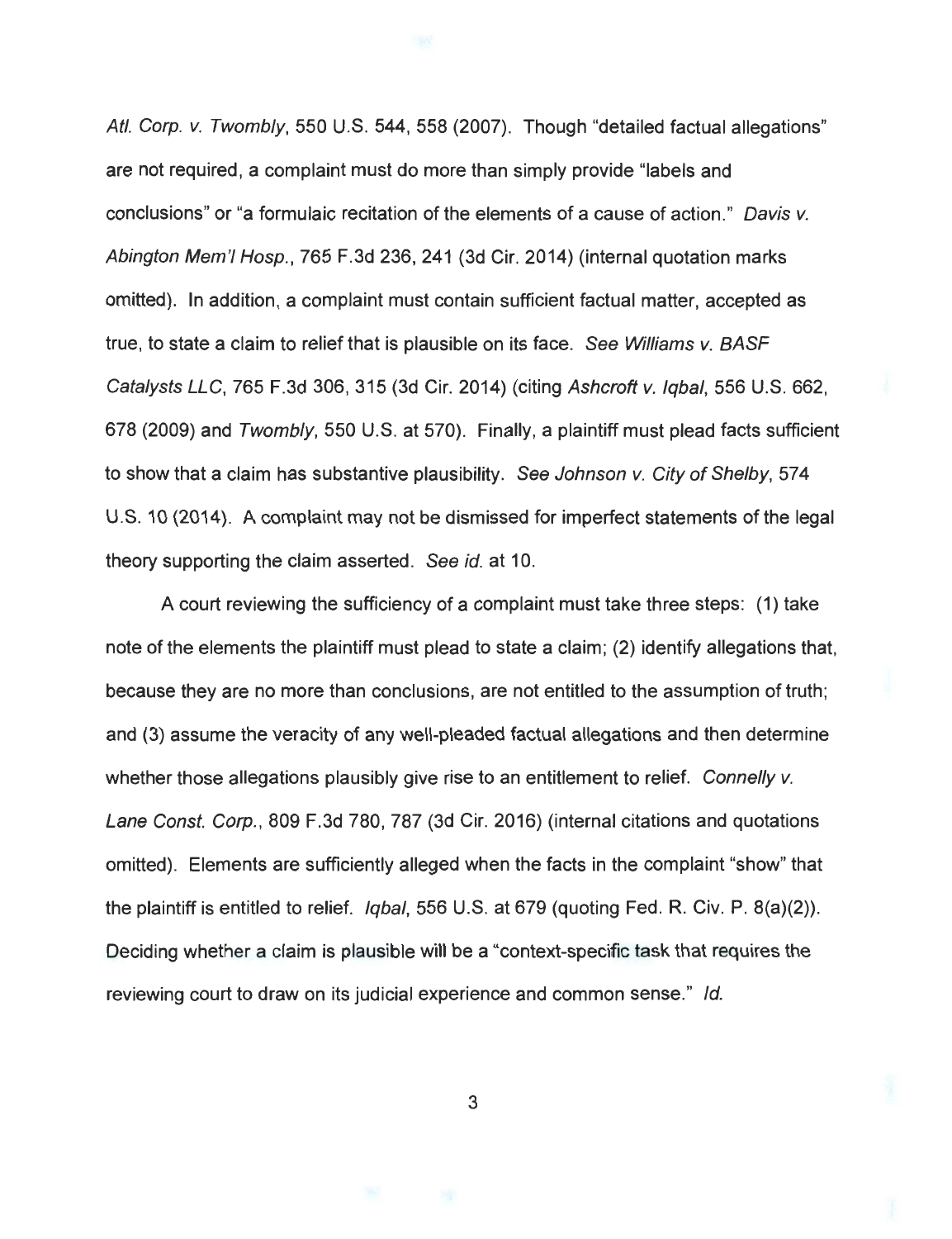#### II. **DISCUSSION**

#### **A. Criminal Charges**

The Complaint states that the basis for jurisdiction is a defendant that is the United States or a federal official or agency. There are, however, no federal defendants. The civil cover sheet states that this matter arises under 18 U.S.C. § 242 which is a federal criminal statute.

To the extent that Plaintiff seeks to impose criminal liability upon Defendants pursuant to the criminal statute upon which he relies, he lacks standing to proceed. See Allen v. Administrative Office of Pennsylvania Courts, 270 F. App'x 149, 150 (3d Cir. 2008); see United States v. Friedland, 83 F.3d 1531 , 1539 (3d Cir. 1996) ("[T)he United States Attorney is responsible for the prosecution of all criminal cases within his or her district."). The decision of whether to prosecute, and what criminal charges to bring, generally rests with the prosecutor. See United States v. Batchelder, 442 U.S. 114, 124 (1979). Therefore, the claim under 18 U.S.C. § 242 will be dismissed as frivolous pursuant to pursuant to 28 U.S.C. § 1915(e)(2)(B)(i).

#### **8. 42 u.s.c. § 1983**

To the extent Plaintiff intended the Complaint raise civil rights claims under 42 U.S.C. § 1983, the allegations are deficient. To prevail on a§ 1983 claim, a plaintiff must show that a person (or persons), acting under color of law, deprived him of a constitutional right. Parratt v. Taylor, 451 U.S. 527, 535 (1981), overruled on other grounds by Daniels v. Williams, 474 U.S. 327 (1986; Thomas v. Tice, 948 F.3d 133, 138 (3d Cir. 2020).

4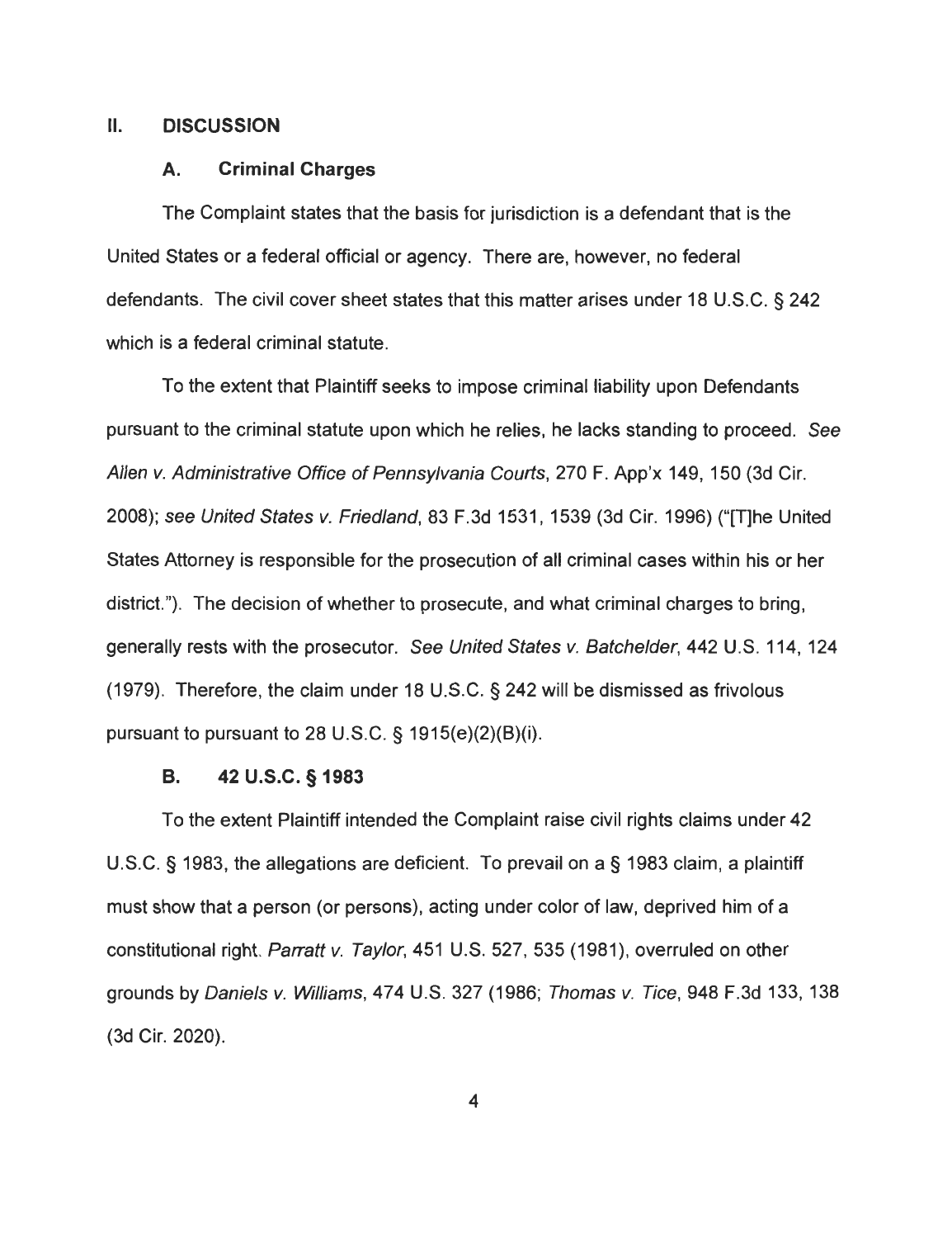There are no allegations that either Defendant is a state actor. In addition, assuming the New Police Department is a state actor, the claim against it, nonetheless fails. In order for a civil rights plaintiff to successfully sue a municipal entity under § 1983, the plaintiff must show that his injury was caused by municipal policy or custom is equally applicable, irrespective of whether the remedy sought is money damages or prospective relief. See Los Angeles County v. Humphries, 562 U.S. 29 (2010). The Complaint contains no such allegations.

Accordingly, the claim will be dismissed the Complaint pursuant to 28 U.S.C. § 1915(e)(2)(B)(i) and (ii).

#### **CONCLUSION**

For the above reasons, the Court will dismiss the Complaint pursuant to 28 U.S.C. § 1915(e)(2)(B)(i) and (ii). Plaintiff will be given leave to amend.

An appropriate Order will be entered.